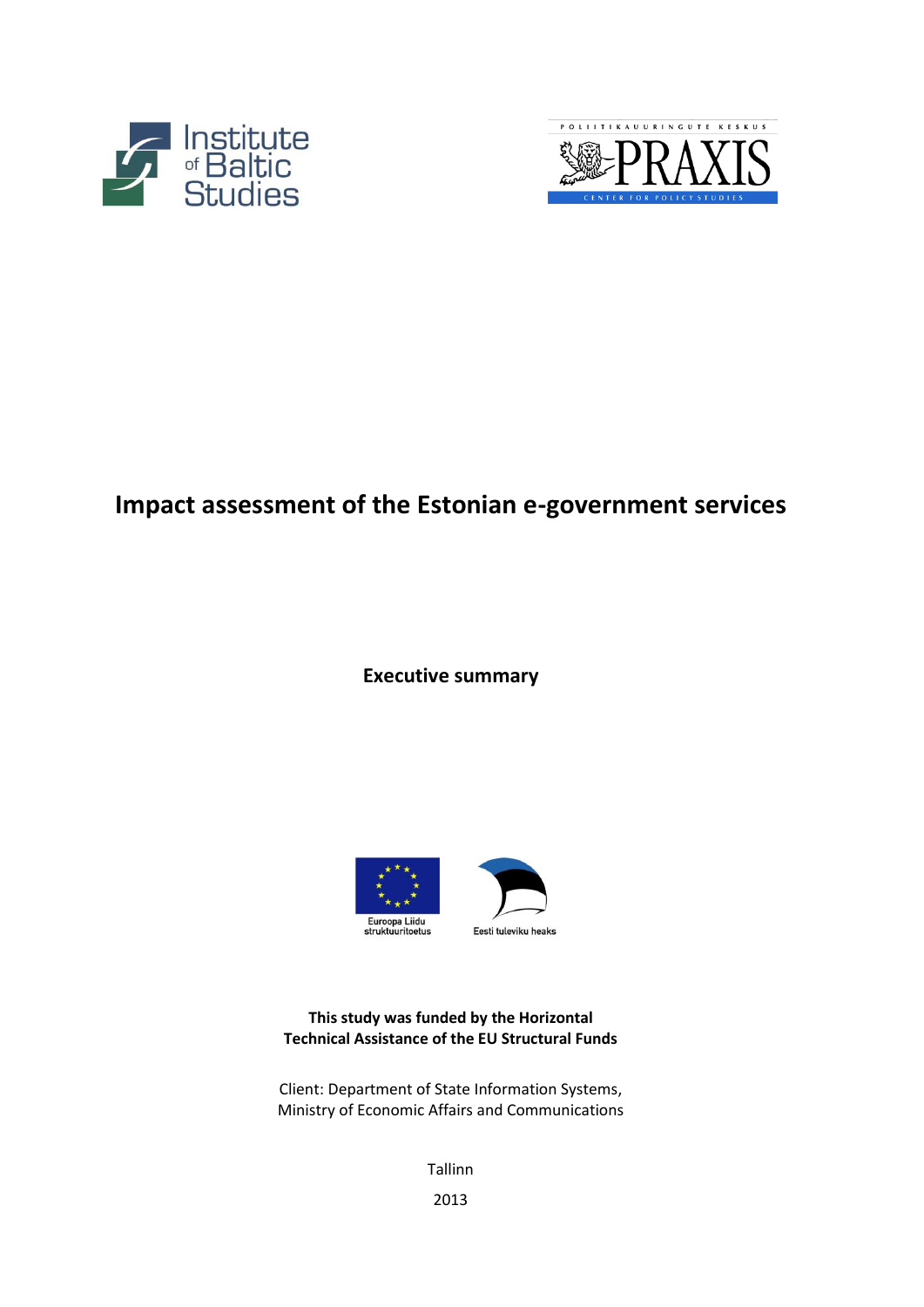#### **Please refer to this publication as follows:**

Tarmo Kalvet, Marek Tiits, Hille Hinsberg (editors) (2013)*. Impact assessment of the Estonian egovernment services.* Tallinn: Institute of Baltic Studies & Praxis Center for Policy Studies.

Tarmo Kalvet is senior research fellow at the Ragnar Nurkse School of Innovation and Governance, and a senior research fellow at the Institute of Baltic Studies.

Marek Tiits is chairman of the board, Institute of Baltic Studies.

Hille Hinsberg is expert of Governance and Civil Society Programme at Praxis Centre for Policy Studies.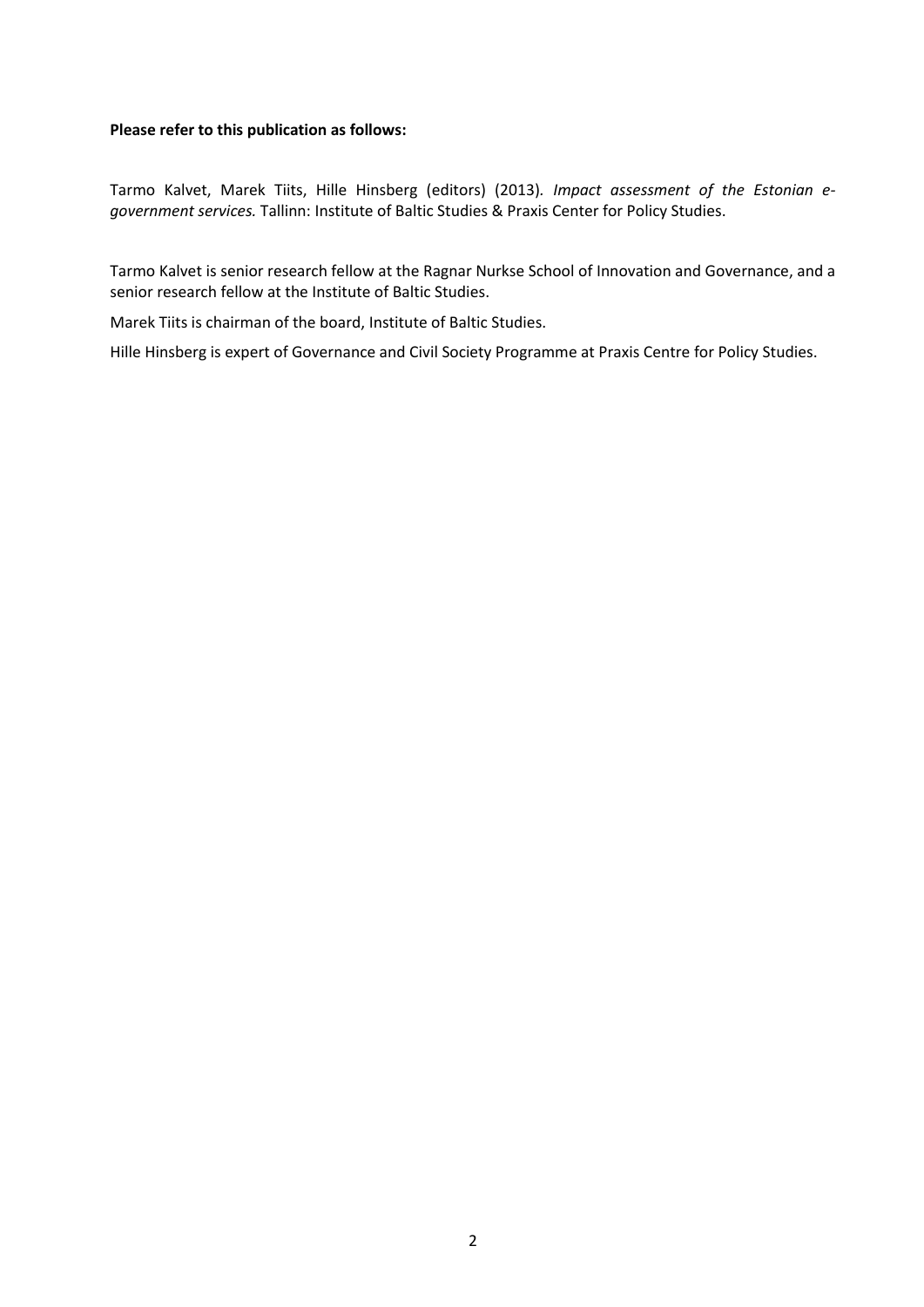## **Executive summary**

The goal of Estonia in the development of public services is to provide such services fast and with the smallest possible administrative burden. The effectiveness of the agency that provides the service must also increase with the development of a public service. Previous studies of public sector e-services have focussed on the number of Internet and e-service users, and the satisfaction of private individuals and enterprises. The broader social and economic impact of e-services on various target groups has generally gone unstudied. Analyses of Internet voting (i-voting) are the only positive exception here.

The objective of this analysis is to identify and prove the social and economic impact achieved with the development of public services in Estonia and the implementation of e-services. The study set out to develop the numerical indicators that could be used to plan the further development of e-services as well as to improve the marketing of Estonian e-government solutions. The study also identifies the technological, legal and organisational prerequisites that have to be fulfilled for the successful implementation of e-services, and any obstacles to the achievement of greater impact. Another important objective of the study was to develop an impact assessment method that could also be used in the future.

Impact assessment is about comparing actual impact with planned impact: it needs to answer the question whether the intended result or impact was achieved. Impact assessment should also clarify whether resources were spent in a manner that best guaranteed the achievement of the desired impact, i.e. the achievement of long-term goals. This is why the study also included a cost-effectiveness analysis of the IT systems of e-service providers. Efficiency, i.e. whether the e-services in question could have been created at a smaller cost, was not assessed in this study.

The Institute of Baltic Studies (IBS) developed, based on the terms of reference of the project, a reusable method for assessment of the impact of e-services. 15 e-services with a different level of maturity and export potential were selected for the study. The development of these services has been co-funded from the structural funds of the European Union (Operational Programme for the Development of Economic Environment).

Thereafter, IBS analysed, in cooperation with the Praxis Centre for Policy Studies, the impact of Estonia's e-services on three target groups:

- users (citizens and enterprises);
- service providers; and
- ICT enterprises as developers of e-services (especially in relation to export).

**Users find that the analysed e-services have clearly had a positive impact on them**: e-services have helped them save a lot of time and made dealing with the government more accessible. Comparison of the 15 e-services indicated that users save the most time when establishing a company, or submitting VAT or income and social tax returns to the Tax and Customs Board (EMTA). The time saved by users of i-voting was also significant irrespective of the rather small proportion of users (24% of all voters). In general, users have saved the most time with e-services whose use means that they no longer have to visit various government agencies or obtain information from previously separate information systems.

The overall opinion of users is that all of the 15 services have become more accessible. The on-line submission of tax returns to the EMTA and the e-service of the Estonian Agricultural Registers and Information Board (PRIA) have had the biggest impact in this area.

Users find that e-services have also made the use of public services easier. 80% of the respondents say that 12 of the 15 e-services have made using the public service considerably easier. The respondents feel that the biggest changes have once again been brought about by the possibility to submit tax returns to the EMTA.

However, it is necessary to make the e-services even more intuitive and simple in order to encourage people less skilled in using IT solutions to use e-services and increase their impact.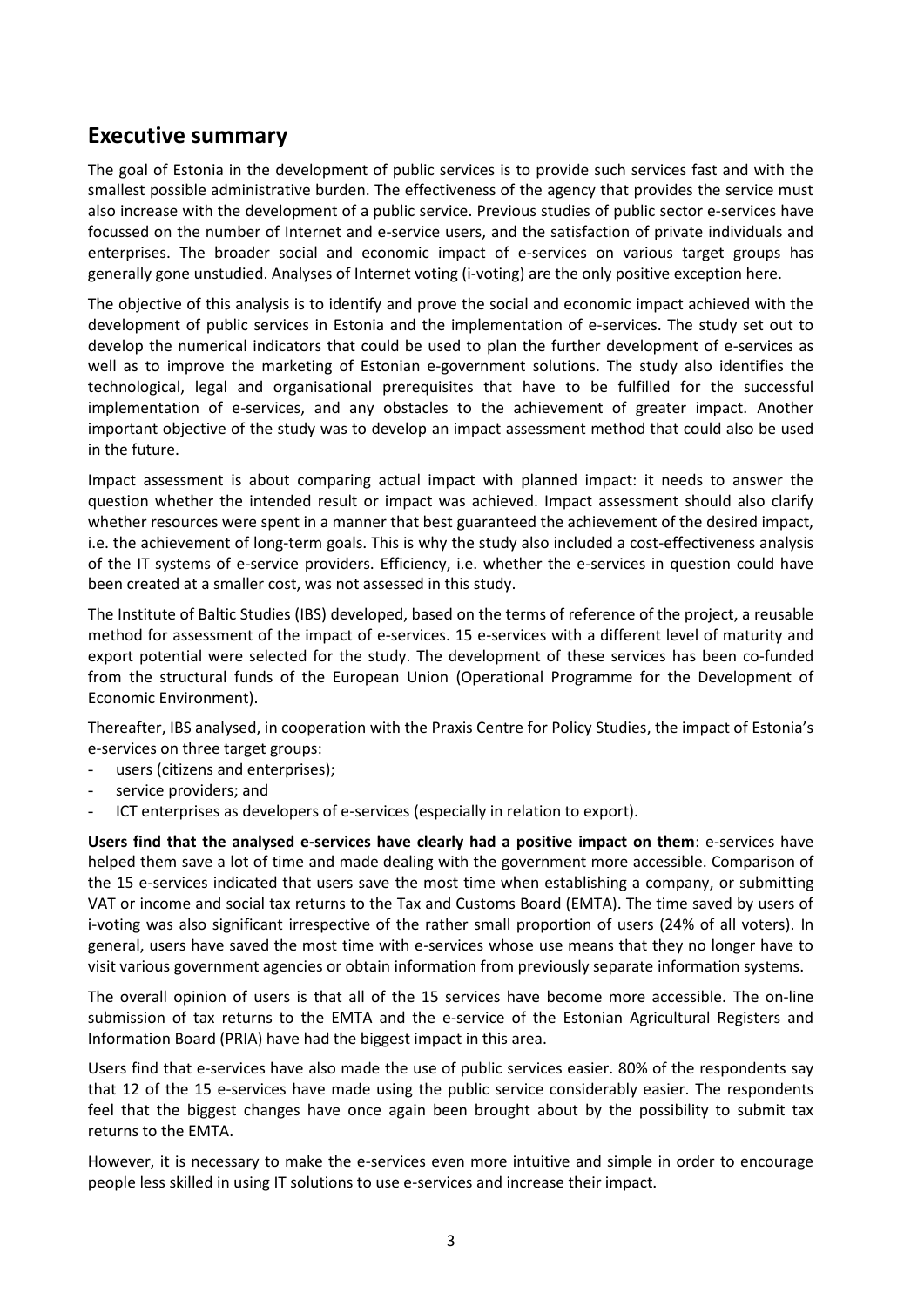**Generally speaking, Estonia has managed to save remarkable amounts of time and money by developing and updating e-services, although obtaining accurate data for calculating the costeffectiveness of e-government investments is very difficult**. Employees of the organisations that provide the services find that the introduction of e-services has had a clearly positive impact on service quality. For example, 80% of the e-school users interviewed say that the e-service has considerably improved information exchange between schools and parents.

**Full utilisation of information technology often requires major changes in the organisation of work of government agencies and/or communication between them**. This concerns the organisation of work in the agency that provides the service as well as the interaction between various information systems (of different agencies). The X-road and ID card are extremely important as infrastructure, because they have created the basis on which the remaining services have been developed, and they have often been the unavoidable prerequisite of various e-services. However, excellent infrastructure alone is not enough. In order to plan the adoption of e-services realistically and implement them as successfully as possible, it is important to involve the top-level decision makers more actively in the development of eservices.

**Most e-service providers have not analysed the amount of time and resources spent on various transactions within the scope of e-services and off-line services**. As the dynamics of the number of persons who use services that are provided electronically or in offices and the details of IT investments and maintenance costs are often unavailable for specific types of transactions, the possible margin of error in the assessment of the increased efficiency (time and money saved) achieved in an organisation via the implementation of e-services is rather high. This makes any cost-benefit analysis as well as estimates of the time and money saved by all users highly inaccurate.

**A more thorough analysis must be carried out before the initiation of new e-government projects and measurable goals should be established for each development project**. In future e-government projects, analysis of the total cost of ownership of an e-service should become one of the main selection criteria in making financing decisions. The expected impact and specific target levels that describe the future e-service, and the way of information collection for the cost-effectiveness should be determined in the preparatory stages of major new projects. While doing so, development of e-services that enable for greater cost effectiveness should be given priority.

The Tax and Customs Board stands out for its systematic approach to the development of e-services and organisation of work. The board has analysed the volume and cost of the services it provides, and the services it has made available as e-services are those used more than others, e.g. existing data is already integrated into pre-populated tax returns.

The Estonian National Electoral Committee has also taken a systematic approach to the development of i-voting as the first important electronic ID card-based service in Estonia. The rapid increase in the proportion of electronically submitted votes among all votes cast at elections has made the organisation of work in polling divisions considerably easier, but the labour expenses and other expenses of polling divisions have yet to decrease. The option of i-voting has therefore not brought the government any direct economic savings. Even though i-voting was not implemented in order to achieve direct economic benefits, the investment has paid itself off by saving money for those who take part in i-voting.

**The export potential of the information and communications technology solutions of most of the analysed services is rather limited.** The legislative and institutional settings of different government (agencies) are very different, which is why there is no single global market for the majority of Estonia's e-government services. Almost all of the e-services analysed are currently strongly tied to the legal space or institutional organisation of the public sector. With the exception of i-voting, ID card functionality and the X-road, the e-services of Estonia are ICT solutions that are relatively easy to copy. Similar services already exist in other countries, or are not overly complicated to develop.

Also, most Estonian ICT companies are usually in the initial stages of the productisation of e-services and their international business management and sales capacity is relatively limited. Attempts to export the Estonian e-government solutions show that they can be internationally promoted and orders for new